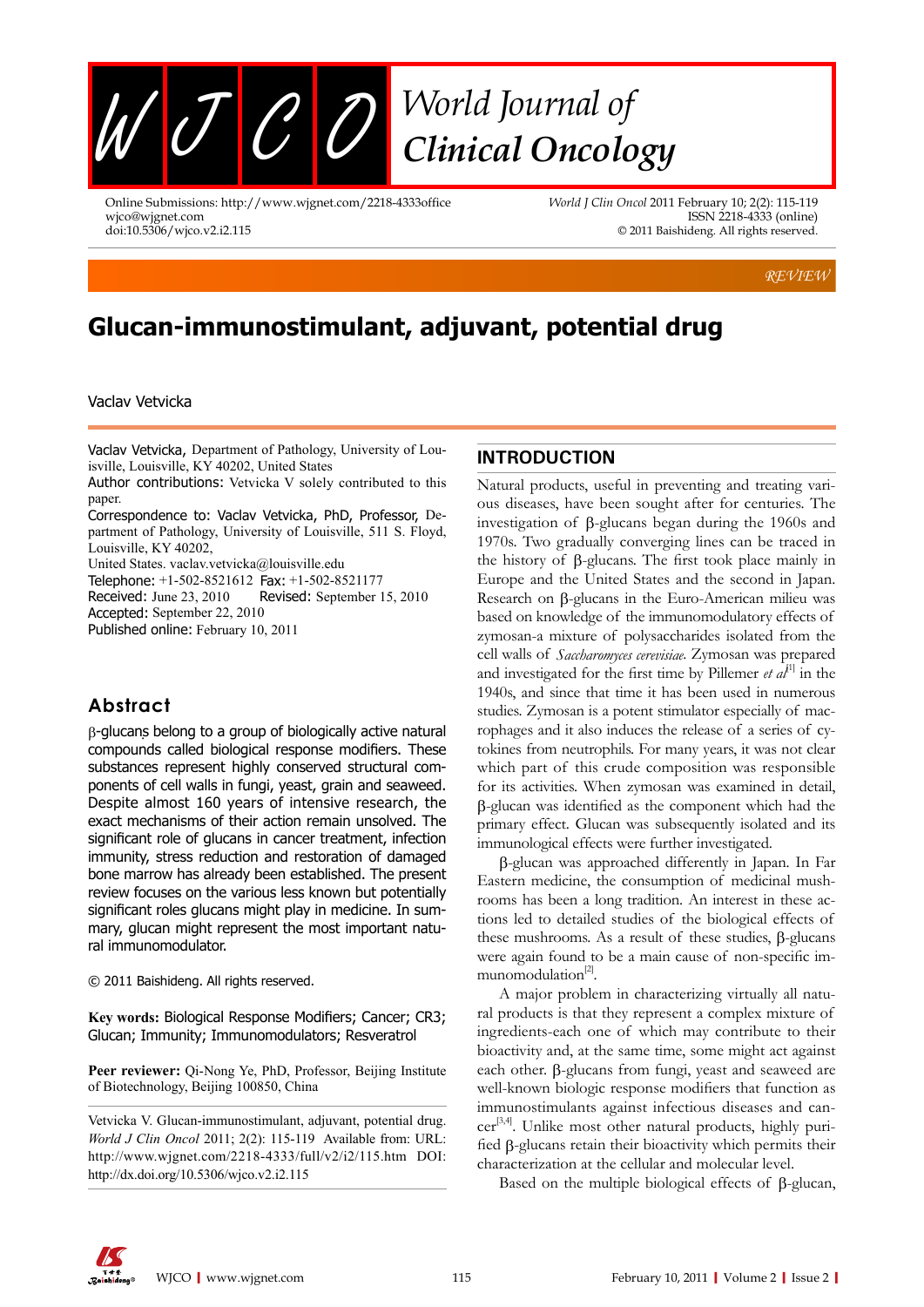it is not surprising that this immunomodulator is also involved in the fight against cancer. Despite the fact that most tumors are recognized by the immune system, the antibody response is usually not strong enough to kill cancer growth.

Since the first direct scientific study forty years ago, the anti-tumor activity of β-glucan has been clearly demonstrated. Since these pioneering studies, numerous animal as well as human trials have shown remarkable antitumor activity against a wide variety of tumors including breast, lung, and gastrointestinal cancer. Since the 1980s, two types of β-glucan have been successfully used as traditional medicine for cancer therapy in Japan<sup>[5-7]</sup>. Another activity demonstrated by β-glucan in the mid 1980s was its ability to stimulate hematopoiesis in an analogous manner as granulocyte monocyte-colony stimulating factor<sup>[8]</sup>. Both particulate and soluble β-glucans caused significantly enhanced recovery of blood cell counts after gamma radiation<sup>[9]</sup>. It has also been shown that β-glucan could reverse myelosuppression produced by chemotherapeutic drugs $^{[10]}$ .

The mechanism of action of β-glucan on cancer includes the C3 fragment of complement and antibodies. Our investigation showed that the majority of malignant cells in mammary carcinomas are naturally targeted with C3 for cytotoxicity by natural killer (NK) cells bearing CR3 receptors that have been primed with β-glucan. Both freshly excised human mammary tumors and established breast cancer cell lines were examined, and published reports of both circulating antibodies to tumors and tumor opsonization with immunoglobulins and C3 were confirmed. Furthermore, whereas older investigations tested tissue sections using immunohistochemistry, our investigation examined single cell suspensions of tumors using flow cytometry, thus allowing full quantification of antibodies and the C3 fragment of complement. Our results suggested that while the majority of malignant cells within tumors bore IgM, IgG and C3, the surrounding normal breast epithelium was devoid of these molecules.

Numerous recent studies have shown that β-glucan is extremely active in cooperation with antibodies which naturally occur in cases of cancer. Subsequent experiments showed that daily therapy with soluble or insoluble β-glucan for two weeks resulted in a 70%-95% reduction in tumor weight as compared to the control group. Following the binding of antibodies on the surface of cancer cells, C3 fragments of complement coat the cancer cells. The β-glucan-primed cells, such as blood neutrophils, macrophages, and NK cells, then specifically recognize these complement-antibody complexes and kill the tumor cells. β-glucan cooperation with antibodies is therefore a most promising combination therapy.

#### **GLUCAN AS AN IMMUNOSTIMULANT**

The effects of β-glucan on immune reactions are well established. Traditionally, β-glucan is considered to be a stimulator of cellular immunity. Binding of β-glucan to a specific receptor (especially CR3 and Dectin-1) activates macrophages. This activation consists of several interconnected processes including increased chemokinesis, chemotaxis, migration of macrophages to particles which then undergo phagocytosis, degranulation that leads to increased expression of adhesive molecules on the macrophage surface, adhesion to the endothelium, and migration of macrophages to tissues. In addition, β-glucan binding also triggers intracellular processes, characterized by the respiratory burst after phagocytosis of invading cells (formation of reactive oxygen species and free radicals-hydrogen peroxide, super oxide radical, NO, HClO, HIO, *etc*.), increasing the content and activity of hydrolytic and metabolic enzymes, and signaling processes leading to activation of other phagocytes and the secretion of cytokines and other substances initiating inflammatory reactions [e.g. interleukin (IL)-1, IL-9 and TNF- $\alpha$ . For an excellent review on the interactions of  $\beta$ -glucans with macrophages see<sup>[11]</sup>.

In addition, β-glucan has been extensively used as protection against infection. Using several experimental models, β-glucan has been shown to protect against both bacterial and protozoan infections and enhances antibiotic efficacy in infections with antibiotic-resistant bacteria. The protective effect of β-glucans was shown in experimental infections with *Leishmania major*<sup>[12]</sup> and *L*. *donovani*[13], *C*. *albicans*[14], *Toxoplasma gondii*[15], *Streptococcus suis*[16], *Plasmodium berghei*[17], *Staphylococcus aureus*[18], *Escherichia coli*<sup>[19]</sup>, *Mesocestoides corti*<sup>[20]</sup>, *Trypanosoma cruzi*<sup>[21]</sup>, *Eimeria vermiformis*[22] and *Bacillus anthracis*[23].

Based on the multiple biological effects of β-glucan, it is not surprising that it has also been involved in the fight against cancer. Since the first direct scientific study forty years ago, the anti-tumor activity of β-glucan has been clearly demonstrated $[24]$ . Since then, numerous animal as well as human studies have shown remarkable anti-tumor activity against a wide variety of tumors. Additionally, in Japan, the β-glucans (β1,3-D-glucans) such as Lentinan derived from the Shiitake mushroom and Polysaccharide K derived from *Coriolus versicolor* are already licensed as drugs effective in cancer treatment and their properties are routinely improved. Recent studies have repeatedly shown that β-glucan is extremely active in cooperation with antibodies which naturally occur in cases of cancer. Subsequent experiments showed that daily therapy with β-glucan resulted in a 70%-95% reduction in tumor weight as compared to the control group<sup>[25,26]</sup>. However, we must keep in mind that antibodies alone cannot make tumor cells disappear. The mechanisms of these effects are based on the close cooperation of β-glucan with antitumor antibodies. Following the binding of antibodies on the surface of cancer cells, the C3 fragments of complement coat the cancer cells. The β-glucan-primed cells, such as blood neutrophils, macrophages, and NK cells, then specifically recognize these complement-antibody complexes and kill the coated tumor cells. Immunotherapy with β-glucan substantially enhances the therapeutic efficacy of anti-tumor antibodies. β-glucan cooperation with antibodies is therefore a most promising combination immunotherapy<sup>[27-29]</sup>.

## **GLUCAN AS A DRUG DELIVERY VEHICLE**

There is already substantial research on glucan use in drug

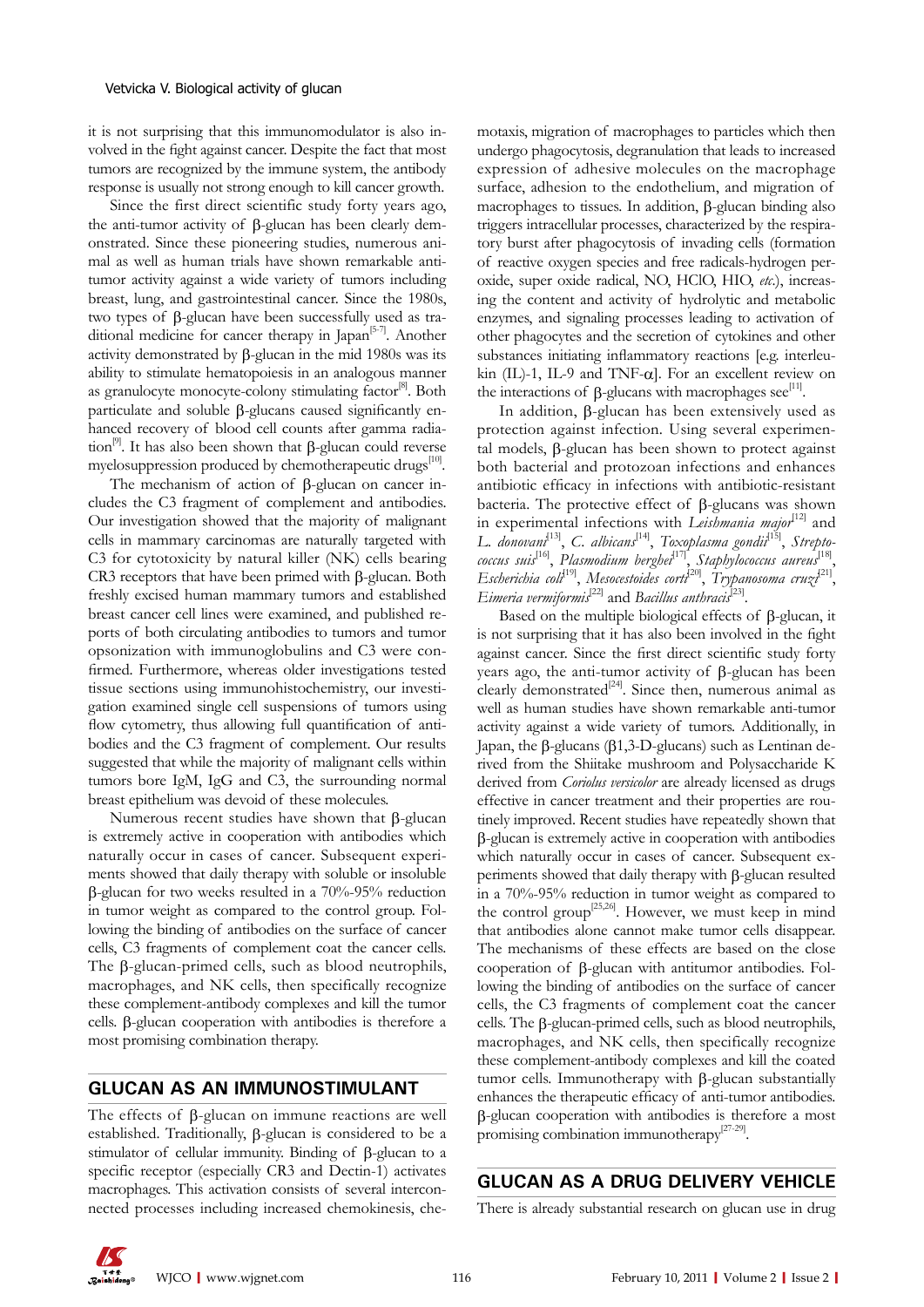delivery systems either as an actual drug carrier, an adjuvant, or in combination with other materials to form suitable drug delivery systems. One example is curdlan, which has been investigated for use in the preparation of tablets containing theophylline-a drug used in the treatment of respiratory diseases such as asthma. These formulations were prepared from spray-dried particles of curdlan and theoph $y\parallel$ ine<sup>[30]</sup>. Scleroglucan has been applied as a coating in liposome formulations and in the preparation of hydrogels.

Recently, research has been focused on yeast-derived glucans. β-glucan derived from Baker's yeast (*Saccharomyces cerevisiae)* can be processed into hollow, highly-porous microparticles. Their use was described more that 15 years ago when Alpha-Beta developed β-glucan carbohydrate microcapsules (Adjuvax) for specific antigen and drug delivery<sup>[31]</sup>. The use of Adjuvax resulted in more than a 1000-fold increase in antibody response<sup>[32]</sup>. Recently, glucan particles have been successfully used to prepare encapsulated polyplexes for DNA, siRNA, protein and nanoparticles. A recent study by Aouadi's group showed the highly effective use of β-glucan encapsulated siRNA particles as an orally-delivered vehicle to silence genes in mouse macrophages *in vivo*<sup>[33]</sup>. Each of these, despite offering a wide range of individual approaches, is based on one single characteristic of glucan-being readily phagocytosed by numerous cell types. β-glucan thus represents a natural, inexpensive and safe vehicle for entering these omnipotent and omnipresent cells. An exciting future will surely capitalize on the intersection of the unique immunomodulatory properties of these polysaccharides to develop drug formulations targeting tissues and organs rich in phagocytosing cells.

#### β**-GLUCAN AND RESVERATROL**

Several studies in the last decade have suggested a possible synergy of glucan with additional bioactive substances. First, numerous scientific studies<sup>[34,35]</sup> have shown some beneficial effects when β-glucan was given in combination with vitamin C. The main reason why vitamin C shows synergistic effects is due to the fact that this vitamin has been shown to stimulate the exact same immune responses as β-glucan, i.e. macrophage activities-NK cell activity and specific antibody formation. A mouse study showed significant healing abilities of a β-glucan-vitamin C combination in the treatment of *Mesocestoides corti* infection. The treatment resulted in positive modulation of liver fibrosis and pathophysiological changes<sup>[36]</sup>. Earlier, the same group found that yeast-derived glucan was a promising agent against several helminthic parasites. With respect to liver disease, schizophyllan β-glucan was shown to help against an ischemia-reperfusion injury of the liver. The mechanisms of these effects are most likely due to the β-glucan-caused decrease in the expression of immediate early genes following injury to the liver $\sum_{n=1}^{\infty}$ .

Our laboratory studied the possible effects of a combination of β-glucan and resveratrol. Resveratrol (*trans*-3,4',5-trihydroxystilbene) is a non-flavonoid polyphenol found in various fruits and vegetables and is abundant



**Figure 1 Stimulation of phagocytosis of synthetic microspheres by the combination of yeast-derived glucan with different types of resveratrol injected ip.** Twenty-four hours before the test. Peripheral blood neutrophils with three and more Hydroxy ethyl methacrylate particles were considered positive. PBS: Phosphate buffered saline.

in the skin of grapes. In addition to various biochemical, biological, and pharmacological activities, resveratrol has been found to exhibit numerous immunomodulatory effects such as suppression of lymphocyte proliferation, changes in cell-mediated cytotoxicity, cytokine production, and induction of apoptosis. In addition, resveratrol has been reported to have a cancer-chemopreventive activity. As resveratrol is prominent primarily in red wine grapes, its beneficial effects are often suggested to be responsible for the so called "Mediterranean paradox".

Our study was based on a recent observation that seaweed-derived β-glucan elicited defense responses in wine and induced protection against *Botrytis cinerea* and *Plasmopara viticola via* the induction of production of two phytoalexins including resveratrol<sup>[38]</sup>. This led us to evaluate the possible synergetic effects of β-glucan and resveratrol on immune reactions. This study showed that both glucan and resveratrol stimulated the phagocytosis of blood leukocytes, caused increased expression of some membrane markers (such as CD4) on spleen cells, and showed higher restoration of spleen recovery after experimentally induced leucopenia. In all cases, strong synergetic effects were observed. When we measured the effects of these substances on the expression level of some important genes (such as NF-κB2, Cdc42 and Bcl-2) in breast cancer cells, the up-regulation of Cdc42 expression was evident only with the use of both immunomodulators (glucans and resveratrol) in combination<sup>[39]</sup>. The up-regulation of NF- $\kappa$ B2 gene expression is considered significant since the members of this family are important regulators of cell cycle progression, cell survival, cell adhesion/angiogenesis, invasion and inflammatory responses. Studies have shown the positive role of the NFκB family proteins in regulating the expression of adhesion molecules and angiogenic factors that are known to increase the invasion and metastasis of cancer cells. However, not every preparation of resveratrol has identical effects on the immune system, particularly in synergy with β-glucan. We compared the synergetic effects of three different preparations of resveratrol with yeast-derived β-glucan and found significant differences (Figure 1). The differences in activities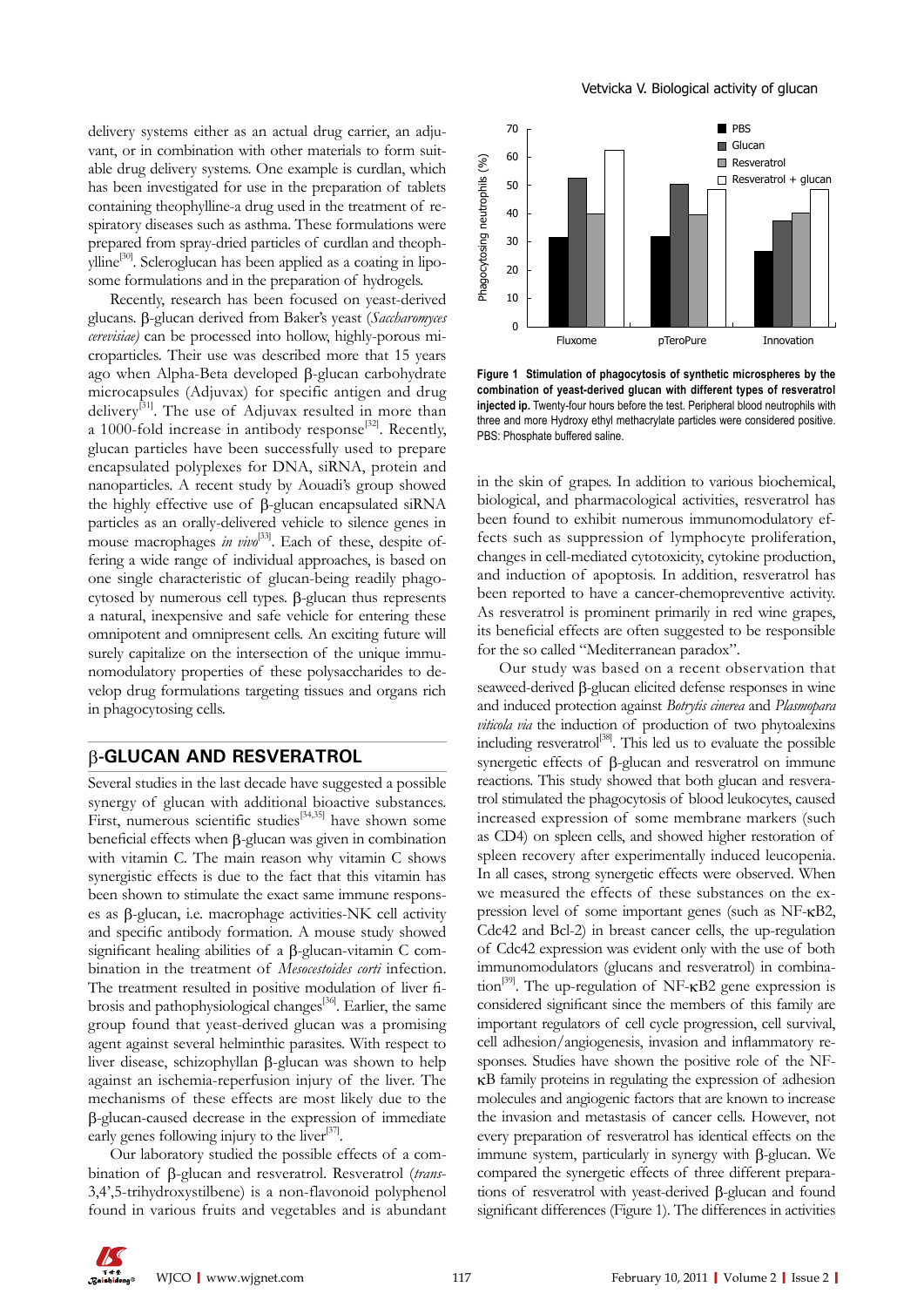of the resveratrol samples were most probably caused by biochemical and biological differences in individual resveratrols. Most of the resveratrols represent various mixtures of *trans*-resveratrol and resveratrol glycosides.

### **CONCLUSION**

β-glucans occupy a prominent position among many known and tested immunomodulators. The effects of β-glucans on a variety of diseases, such as infections, immunosuppression and most importantly on neoplastic growth have been investigated. The flood of various food additives and "alternative remedies", usually offered by partially enlightened non-specialists, is a holdover from those pioneer years. Not surprisingly, the wave of enthusiasm slowly dissipated. β-glucans were, and often incompetently, criticized by many authorities, the main reasons being insufficiently defined preparations and nonspecific and/or complex effects. Fortunately, in the last decade, research in reputable laboratories has reached the stage where the basic mechanisms of β-glucan effects are known and the relationship between structure and activity has been clearly established. Therefore, it is possible that β-glucan will finally hold the position that was ascribed more than several decades ago.

#### **REFERENCES**

- 1 **Pillemer L**, Ecker EE. Anticomplementary factor in fresh yeast. *J Biol Chem* 1941; **137**: 139-142
- 2 **Chihara G**, Maeda Y, Hamuro J, Sasaki T, Fukuoka F. Inhibition of mouse sarcoma 180 by polysaccharides from Lentinus edodes (Berk.) sing. *Nature* 1969; **222**: 687-688
- 3 **Borchers AT**, Stern JS, Hackman RM, Keen CL, Gershwin ME. Mushrooms, tumors, and immunity. *Proc Soc Exp Biol Med* 1999; **221**: 281-293
- **Brown GD**, Gordon S. Fungal beta-glucans and mammalian immunity. *Immunity* 2003; **19**: 311-315
- 5 **Takeshita K**, Saito N, Sato Y, Maruyama M, Sunagawa M, Habu H, Endo M. [Diversity of complement activation by lentinan, an antitumor polysaccharide, in gastric cancer patients] *Nippon Geka Gakkai Zasshi* 1991; **92**: 5-11
- 6 **Kimura Y**, Tojima H, Fukase S, Takeda K. Clinical evaluation of sizofilan as assistant immunotherapy in treatment of head and neck cancer. *Acta Otolaryngol Suppl* 1994; **511**: 192-195
- 7 **Matsuoka H**, Seo Y, Wakasugi H, Saito T, Tomoda H. Lentinan potentiates immunity and prolongs the survival time of some patients. *Anticancer Res* 1997; **17**: 2751-2755
- 8 **Patchen ML**, MacVittie TJ. Dose-dependent responses of murine pluripotent stem cells and myeloid and erythroid progenitor cells following administration of the immunomodulating agent glucan. *Immunopharmacology* 1983; **5**: 303-313
- Patchen ML, MacVittie TJ. Stimulated hemopoiesis and enhanced survival following glucan treatment in sublethally and lethally irradiated mice. *Int J Immunopharmacol* 1985; **7**: 923-932
- 10 **Wagnerová J**, Lísková A, Navarová J, Kristofová A, Trnovec T, Ferencík M. The effect of two glucan carboxymethyl derivatives with various substitution degrees on cyclophosphamide immunosuppression in mice. *Immunopharmacol Immunotoxicol* 1993; **15**: 227-242
- 11 **Schepetkin IA**, Quinn MT. Botanical polysaccharides: macrophage immunomodulation and therapeutic potential. *Int Immunopharmacol* 2006; **6**: 317-333
- 12 **Al Tuwaijri AS**, Mahmoud AA, Al Mofleh IA, Al Khuwaitir SA. Effect of glucan on Leishmania major infection in BALB/c mice. *J Med Microbiol* 1987; **23**: 363-365
- 13 **Cook JA**, Holbrook TW. Immunogenicity of soluble and particulate antigens from Leishmania donovani: effect of glucan as an adjuvant. *Infect Immun* 1983; **40**: 1038-1043
- 14 **Bacon JS**, Farmer VC. The presence of a predominantly beta(1-6)component in preparations of yeast glucan. *Biochem J* 1968; **110**: 34P-35P
- 15 **Bousquet M**, Escoula L, Pipy B, Bessières MH, Chavant L, Seguela JP. [Enhancement of resistance of mice Toxoplasma gondii by 2 polysaccharides beta 1-3, beta 1-6 (PSAT and Scleroglucan)] *Ann Parasitol Hum Comp* 1988; **63**: 398-409
- 16 **Dritz SS**, Shi J, Kielian TL, Goodband RD, Nelssen JL, Tokach MD, Chengappa MM, Smith JE, Blecha F. Influence of dietary beta-glucan on growth performance, nonspecific immunity, and resistance to Streptococcus suis infection in weanling pigs. *J Anim Sci* 1995; **73**: 3341-3350
- 17 **Kumar P**, Ahmad S. Glucan-induced immunity in mice against Plasmodium berghei. *Ann Trop Med Parasitol* 1985; **79**: 211-213
- 18 **Liang J**, Melican D, Cafro L, Palace G, Fisette L, Armstrong R, Patchen ML. Enhanced clearance of a multiple antibiotic resistant Staphylococcus aureus in rats treated with PGGglucan is associated with increased leukocyte counts and increased neutrophil oxidative burst activity. *Int J Immunopharmacol* 1998; **20**: 595-614
- Rasmussen TL, Seljelid R. Dynamics of blood compontents and peritoneal fluid during treatment of murine E. coli sepsis with β-1,3-D-polyglucose derivates. I. Cells. *Scand J Immunol* 1991; **31**: 321-331
- 20 **White TR**, Thompson RC, Penhale WJ, Chihara G. The effect of lentinan on the resistance of mice to Mesocestoides corti. *Parasitol Res* 1988; **74**: 563-568
- 21 **Williams DL**, Yaeger RG, Pretus HA, Browder IW, Mc-Namee RB, Jones EL. Immunization against Trypanosoma cruzi: adjuvant effect of glucan. *Int J Immunopharmacol* 1989; **11**: 403-410
- Yun CH, Estrada A, Van Kessel A, Gajadhar A, Redmond M, Laarveld B. Immunomodulatory effects of oat beta-glucan administered intragastrically or parenterally on mice infected with Eimeria vermiformis. *Microbiol Immunol* 1998; **42**: 457-465
- 23 **Větvička V**, Terayama K, Mandeville R, Brousseau P, Kournikakis B, Ostroff G. Pilot study: orally administered yeast β1,3-glucan prophylactically protects against anthrax infection and cancer in mice. *J Am Nutraceut Assoc* 2002; **5**: 1-6
- 24 **Nakao I**, Uchino H, Orita K, Kaido I, Kimura T, Goto Y, Kondo T, Takino T, Taguchi T, Nakajima T, Fujimoto S, Miyazaki T, Miyoshi A, Yachi A, Yoshida K, Ogawa N, Furue H. [Clinical evaluation of schizophyllan (SPG) in advanced gastric cancer--a randomized comparative study by an envelope method] *Gan To Kagaku Ryoho* 1983; **10**: 1146-1159
- 25 **Hong F**, Yan J, Baran JT, Allendorf DJ, Hansen RD, Ostroff GR, Xing PX, Cheung NK, Ross GD. Mechanism by which orally administered beta-1,3-glucans enhance the tumoricidal activity of antitumor monoclonal antibodies in murine tumor models. *J Immunol* 2004; **173**: 797-806
- 26 **Hong F**, Hansen RD, Yan J, Allendorf DJ, Baran JT, Ostroff GR, Ross GD. Beta-glucan functions as an adjuvant for monoclonal antibody immunotherapy by recruiting tumoricidal granulocytes as killer cells. *Cancer Res* 2003; **63**: 9023-9031
- 27 **Liu J**, Gunn L, Hansen R, Yan J. Yeast-derived beta-glucan in combination with anti-tumor monoclonal antibody therapy in cancer. *Recent Pat Anticancer Drug Discov* 2009; **4**: 101-109
- 28 **Liu J**, Gunn L, Hansen R, Yan J. Combined yeast-derived beta-glucan with anti-tumor monoclonal antibody for cancer immunotherapy. *Exp Mol Pathol* 2009; **86**: 208-214
- 29 **Zhong W**, Hansen R, Li B, Cai Y, Salvador C, Moore GD, Yan J. Effect of yeast-derived beta-glucan in conjunction with bevacizumab for the treatment of human lung adeno-